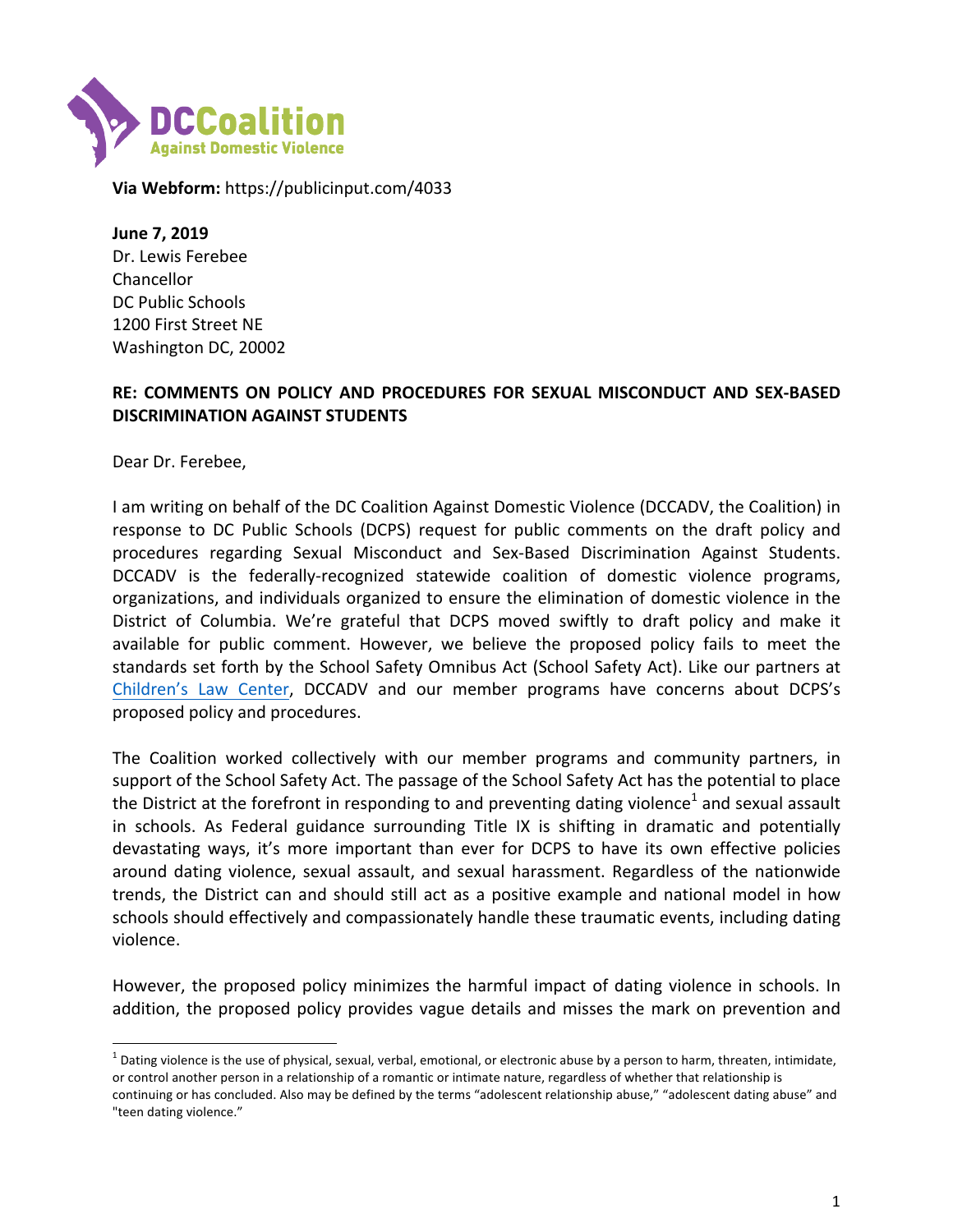education. Furthermore, the draft guidance lacks clarity around critical elements of the reporting and investigation process. Addressing dating violence in schools is essential in allowing children and young adults to further their education. If dating violence is unaddressed, youth will be put at risk for further victimization. Dating violence will not only affect survivors during their time at school, but throughout the rest of their lifetimes. Therefore the need for policies, prevention, appropriate responses, and available services to address dating violence and other abusive behavior is paramount.

## 1) THE PROPOSED POLICY AND PROCEDURES SHOULD EXPLICITY IDENTIFY DATING VIOLENCE **AS A PROHIBITIED BEHAVIOR**

**Dating violence continues to be a major concern for youth in DC.** Too many young people are impacted by sexual misconduct each day, and this behavior is often committed by a close peer. One in three adolescents in the U.S. is a victim of physical, sexual, emotional or verbal abuse from a dating partner, a figure that far exceeds rates of other types of youth violence.<sup>2</sup> Here in DC, a quarter of all middle and high school students (24%) reported experiencing violence by someone they were dating or going out with in the past year.<sup>3</sup>

Students who experience this type of violence or misconduct already face many barriers in coming forward and talking about what they have experienced and what they need to recover from abuse. In order to eliminate these barriers and reduce the stigma associated with experiencing and reporting misconduct, it is vital that school communities accurately name and identify the experiences that students face.

Unfortunately, the proposed policy fails to take this necessary step. While we know that a quarter of students in DC are experiencing a wide range of abusive behaviors from a dating partner, the provided policy only mentions dating and intimate partner violence in one sentence, and categorizes it as an offense that "may" constitute sexual misconduct.

Local 2017 Youth Risk Behavior Surveillance (YRBS) data also shows that experiencing dating violence was associated with a significantly increased likelihood of middle and high school students missing school because they felt unsafe, and with an increased likelihood of high school students receiving lower grades in school. Dating violence also has a significant and lasting impact on youth mental health; the YRBS study found that among youth in DC, experiencing dating and sexual violence was associated with a significantly increased likelihood of suicidal ideation and suicide attempts.<sup>4</sup>

Instead of effectuating the School Safety Act's purpose of establishing policies that address peer-to-peer dating violence and keeping students safe from abuse, the proposed misconduct

 $2$  Davis, Antoinette, MPH. 2008. Interpersonal and Physical Dating Violence among Teens. The National Council on Crime and Delinquency Focus. Available at http://www.nccd-crc.org/nccd/pubs/2008\_focus\_teen\_dating\_violence.pdf.

 $3$  Office of the State Superintendent of Education (OSSE). (2017). 2017 Youth Risk Behavior Study Survey Results: District of Columbia (Including Charter Schools) High School Survey. OSSE: Washington, DC.

 $<sup>4</sup>$  Supra 3</sup>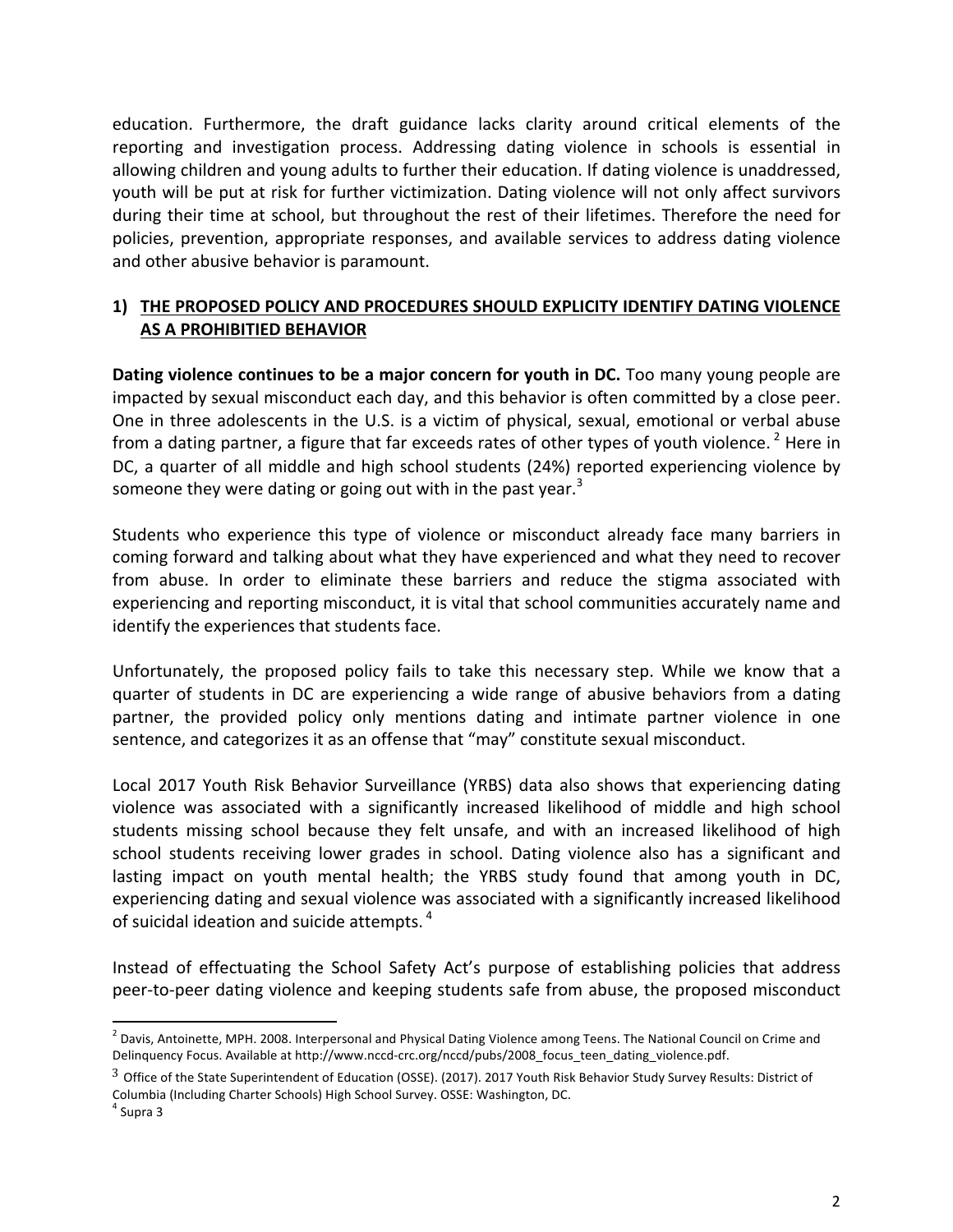policy diminishes the importance and impact of dating violence. Devoting so little attention to these prevalent behaviors, the policy actually makes it less likely that students who experience dating violence will recognize and report such misconduct.

Not addressing dating violence fully within the proposed policy may have extremely dangerous consequences for survivors of dating violence. Every relationship differs, but what is most common within all abusive relationships is the varying tactics used by abusers to gain and maintain power and control over the survivor. When these dynamics of power and control go unaddressed and/or are minimized, there is always the threat of escalating violence and increased risk of lethality. As a recent study found, of the adolescents killed by their current or former intimate partner, 90% of the victims were female, and their average age was around 17 years old. Too often people assume that intimate partner violence among youth is less serious than it is among adults. This new study highlights what advocates have always known: dating violence can lead to death at any age. $5$ 

Reporting dating violence and abuse is always hard, and the proposed policy would further discourage students from coming forward to ask their schools for help. Students often choose not to report for fear of reprisal, because they believe their abuse was not important enough, or because they think that no one would do anything to help.<sup>6</sup> Only 33% of teens who were in a violent relationship ever told anyone about the abuse.<sup>7</sup> Further, some students—especially students of color, undocumented students, $^8$  LGBTQ students, $^9$  and students with disabilities are less likely than their peers to report dating violence and sexual assault due to a perceived lack of believability, increased risk of being subjected to criminalization, and/or disciplinary action. Survivors of color may not want to report to the police and add to the criminalization of men and boys of color. For these students, schools are often the only avenue for relief.

DCPS should be unequivocal in its policy that any form of dating violence, including psychological, emotional, and verbal abuse should be prohibited. There should be no confusion for students that they have the right to report dating violence. However, as drafted, these types of abuse may not be considered violations of sexual misconduct. The current narrow view of dating violence included in the policy might deter students from reporting the act, or waiting to report until abuse has worsened. The proposed rules discourage students and peers from intervening early when they witness unhealthy and potentially abusive behaviors in relationships. The proposed policy should recognize and support survivors who are experiencing dating violence, not make reporting more difficult.

<sup>&</sup>lt;sup>5</sup> Adhia A, Kernic MA, Hemenway D, Vavilala MS, Rivara FP. Intimate Partner Homicide of Adolescents. *JAMA* 

Pediatr. Published online April 15, 2019173(6):571–577. doi:10.1001/jamapediatrics.2019.0621<br>
<sup>6</sup> RAINN, *Campus Sexual Violence: Statistics*, https://www.rainn.org/statistics/campus-sexual-violence.<br>
<sup>7</sup> Liz Claiborne In

<sup>&</sup>lt;sup>8</sup> See Jennifer Medina, *Too Scared to Report Sexual Abuse. The Fear: Deportation*, NY TIMES (April 30, 2017),

https://www.nytimes.com/2017/04/30/us/immigrants-deportation-sexual-abuse.html?mcubz=3.<br><sup>9</sup> National Center for Transgender Equality, *The Report of the 2015 U.S. Transgender Survey: Executive Summary* 12 (Dec. 2016) [hereinafter 2015 U.S. Transgender Survey], available at https://transequality.org/sites/default/files/docs/usts/USTS-Executive-Summary-Dec17.pdf.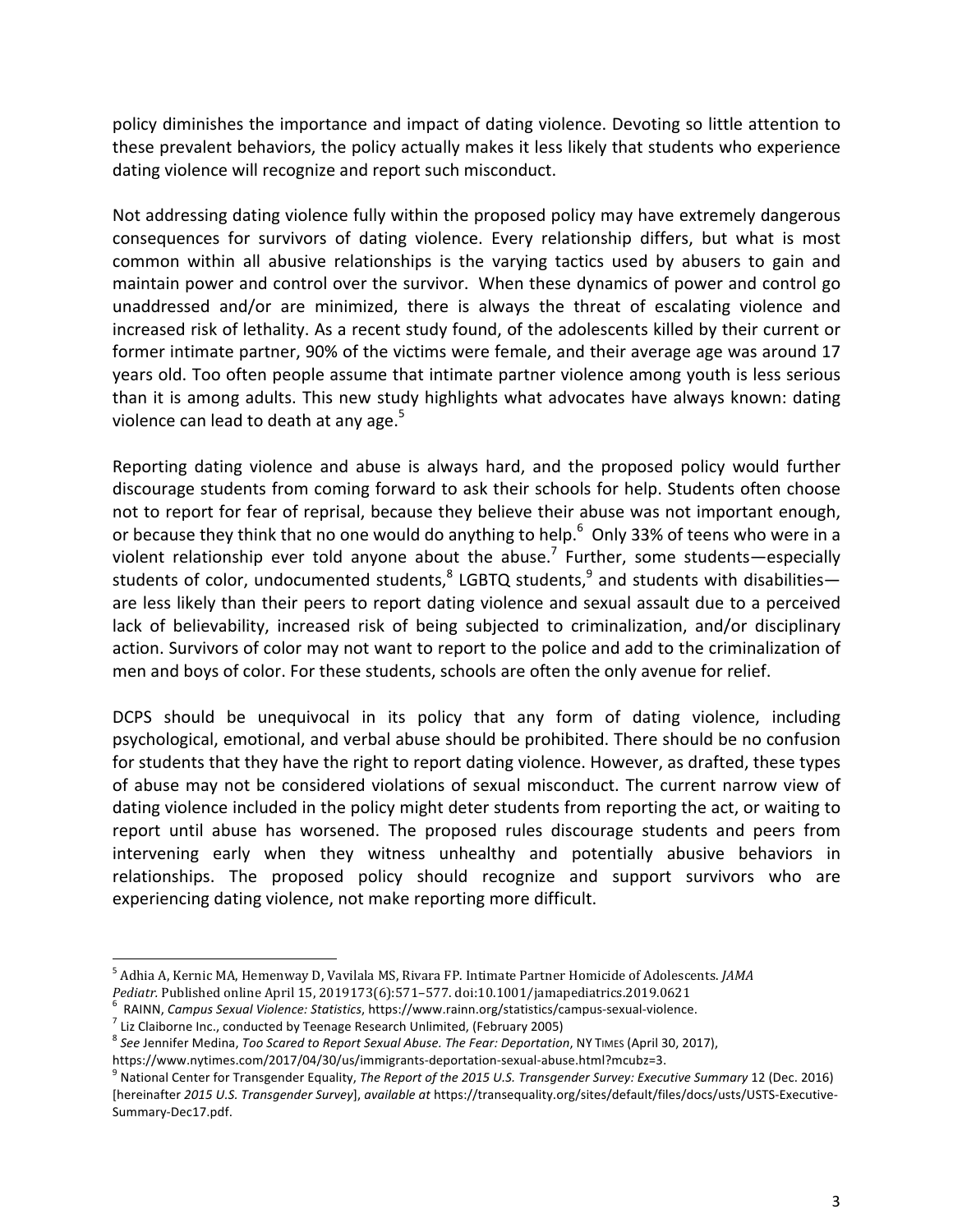In addition, the proposed policy needs to more fully address other abusive behaviors like cyberbullying and stalking. Both these behaviors are often interconnected with sexual misconduct and dating violence. While stalking alone might not seem severe to begin with, it is a consistent predictor of lethality. For example, stalking preceded the attack in 85% of cases where someone attempted to murder their intimate partner.<sup>10</sup> However, the proposed policy does not take incidents of stalking seriously. Minimizing and ignoring this behavior might discourage school staff from reporting it. The draft also fails to include a definition of "reasonable person." We urge DCPS to include a definition under the *Key Terms and Definitions* section, and we have attached additional documentation with a recommended definition.

## **2) THE PROPOSED POLICY MISSES THE MARK ON ENSURING COMPREHENSIVE PREVENTION AND EDUCATION TO STUDENTS.**

Research indicates that long-term exposure to prevention training is key to preventing dating and sexual violence.<sup>11</sup> Prevention education can reduce the prevalence of sexual harassment and dating violence, inform students of their legal rights following violence, and help survivors access critical resources. Yet, this policy fails to fully address prevention education, a crucial component of helping school communities reduce the stigma around reporting sexual and dating violence. In order for students, and DCPS staff, to report misconduct, it is first necessary for them to recognize what they experience in the context of healthy, unhealthy, or abusive behaviors. 

The goal of prevention education is to stop misconduct or violence before it begins. During their time in DCPS, young people should be learning the skills they need to form positive, healthy relationships with others. It is therefore an ideal time to promote healthy relationships and prevent patterns of misconduct or violence that can last into adulthood. Prevention education is a critical component of recognizing and reporting misconduct but it is mentioned only in passing in the proposed policy. While section "C" of the policy is titled *Prevention and Education*, none of the protocols detailed in that section are truly primary prevention measures.

It is not enough to educate students about what behaviors constitute misconduct; instead, it is vital to educate both students and staff about the full spectrum of interpersonal behaviors and discuss resources available to them when they are confronted with healthy, unhealthy, and abusive experiences. The School Safety Act tasked schools to raise the bar around prevention education as is encouraged by Campus  $SaVE^{12}$ , by mandating age-appropriate instruction on healthy relationships and consent. We recommend DCPS embrace a more robust inclusion of

<sup>&</sup>lt;sup>10</sup> SPARC, Stalking and Intimate Partner Violence Fact Sheet.<br><sup>11</sup> Carmody, M., Evans, S., Krogh, C., Flood, M., Heenan, M., & Ovenden, G. (2009). Framing best practice: National Standards for the primary prevention of sexual assault through education, National Sexual Assault Prevention Education Project for NASASV. University of Western Sydney, Australia

 $12$  Under the 2013 Violence Against Women Reauthorization Act amendments to the Clery Act (also known as Campus SaVE), institutions of higher education are required to provide ongoing prevention and awareness education to all incoming students and employees. While Campus SaVE does not extend it's mandate to K-12 schools, states and school jurisdictions can and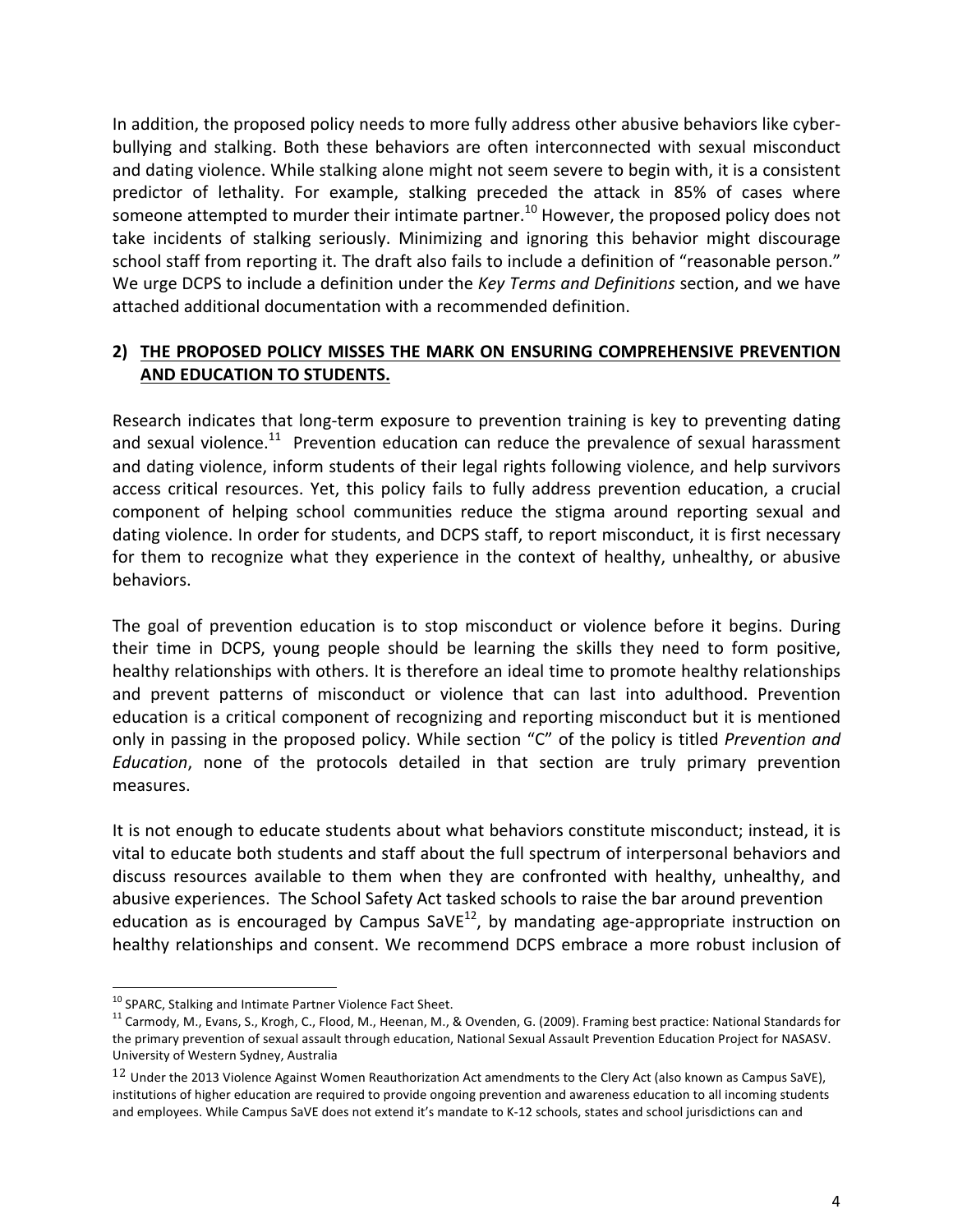these concepts within its policy. In order to be effective, prevention education programming in schools must be evidence-informed, culturally responsive, and inclusive.

## **Best practices for prevention education include:**

- Be provided to all school community members, including students, faculty, and staff at least once every six months;
- Be evidence-informed, medically accurate, and regularly evaluated to ensure consistency with contemporary best practices;
- Be conducted in-person;
- Be inclusive of LGBTQ and disabled people and clearly explain that all community members, including LGBTQ and disabled students, who experience and/or report dating violence, sexual assault, sexual harassment, or stalking have the same rights under school policy and applicable laws as other survivors;
- Include concepts of healthy relationships, such as helping youth explore what they deserve to expect in an intimate relationship, such as trust, support, respect, shared responsibility, honesty, accountability, negotiation, fairness, communication and equality;
- Skills for safely expressing challenging and/or confusing emotions;
- Skills for effective communication; including defining, communicating, and respecting personal boundaries;
- Include bystander intervention and how to support a friend who is experiencing sexual violence, dating violence or electronic abuse, or other harassing behavior;
- Include conflict resolution;
- Creative social marketing/public education activities and events that are developed and led by youth to educate and engage their peers, school community, and parents/caregivers.
- Create an educational campaign featuring a variety of activities within a specific time period such as National Teen Dating Violence Awareness and Prevention Month, usually observed in February; Sexual Assault Awareness Month, usually observed in April; and Domestic Violence Awareness Month, usually observed in October.
- Include programming that helps students identify behavior that constitutes genderbased harassment, including dating and domestic abuse, stalking, and sexual violence (and including childhood sexual abuse). This curriculum should include age-appropriate and evidence-informed information about relevant topics

Successful prevention programs rely on multiple exposures to the topic. We urge DCPS to think about the use of multiple prevention strategies, in addition to broad universal prevention education and classroom instruction. Schools can and should do more than simply address dating and sexual violence in its aftermath. By including this type of education in the policy, DCPS can better help students and all school communities become proactive in recognizing and reporting misconduct.

<u> 1989 - Johann Stoff, fransk politik (f. 1989)</u>

should apply a higher standard. Ongoing prevention education within in DCPS schools will establish us a national leader in prevention education.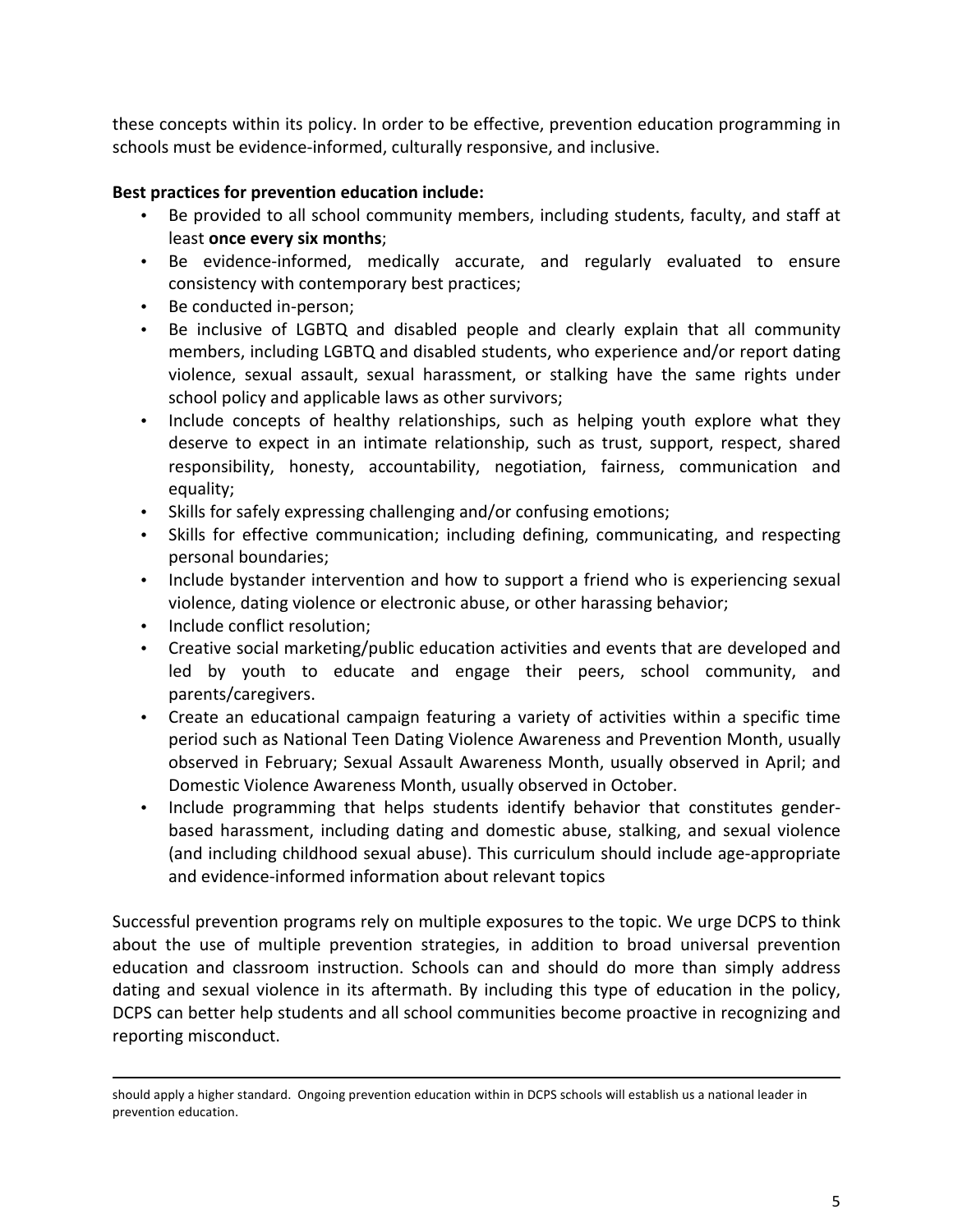#### **3) CONCERNS AROUND REPORTING PROCEDURES AND PROTECTIONS**

We believe the *Reporting Procedures and Protections* section needs additional clarity around responsible staff and mandatory reporting requirements, the determination of interim measures, and confidentially.

#### a) Responsible Staff & Mandated Reporting

The policy fails to provide guidance or cross-reference mandated reporting guidelines that exist in the DC Code and other laws. While the policy details next steps for an internal DCPS response, additional guidance should be included to support staff reading this document in understanding their full professional mandated reporting requirements. Time should be dedicated within staff training to addressing the role of staff in receiving reports of abusive behavior and actions, handling disclosures of abuse, and the appropriate response and next steps of their reporting requirements.

Additionally, the policy directs staff to take immediate steps after receiving a report, including providing students with resources on supports and services. As national best practices recommend, it's important that these resources and supports include both on-campus and offcampus resources.

#### **b) Determination of Interim Measures**

Under Title IX, schools must provide the survivor with academic accommodations and notify survivors of options for interim measures regardless of the survivors' decision to report to law enforcement or use of the school's grievance policy. When reasonable, schools must accommodate a survivor to remedy a hostile environment on a school's campus. Additionally accommodations or safety measures for a survivor should be voluntary. The student may choose to decline or rescind any accommodation at any time by notifying the Title IX coordinator.

The proposed policy must make it clear that the burden of accommodations or safety measures should not be solely placed on the survivor, as this may be seen as a violation of Title IX. For example, a school should not require a survivor to change their class schedule in order to avoid the perpetrator. DCPS has a history of failing to provide reasonable accommodations to student survivors.<sup>13</sup> Supportive measures and accommodations are important and ensure students can remain engaged in their education. Yet, without providing additional clarity, under the proposed policy, the school could force the transfer of the survivor over that of the perpetrator. This would result in the survivor being forced to leave all of their friends and teachers, change their classes, and commute long distances to another school solely because they experienced misconduct. Forcing a measure on a survivor of assault further isolates that survivor and puts additional academic and social burdens on them, while the perpetrator is able to remain at the same school with minimal interruption in academics while an investigation occurs.

<sup>&</sup>lt;sup>13</sup> Dvorak, Petula. "After an alleged rape at a D.C. high school, was a 16-Year-Old girl treated fairly?" Washington Post, 29 Jan. 2018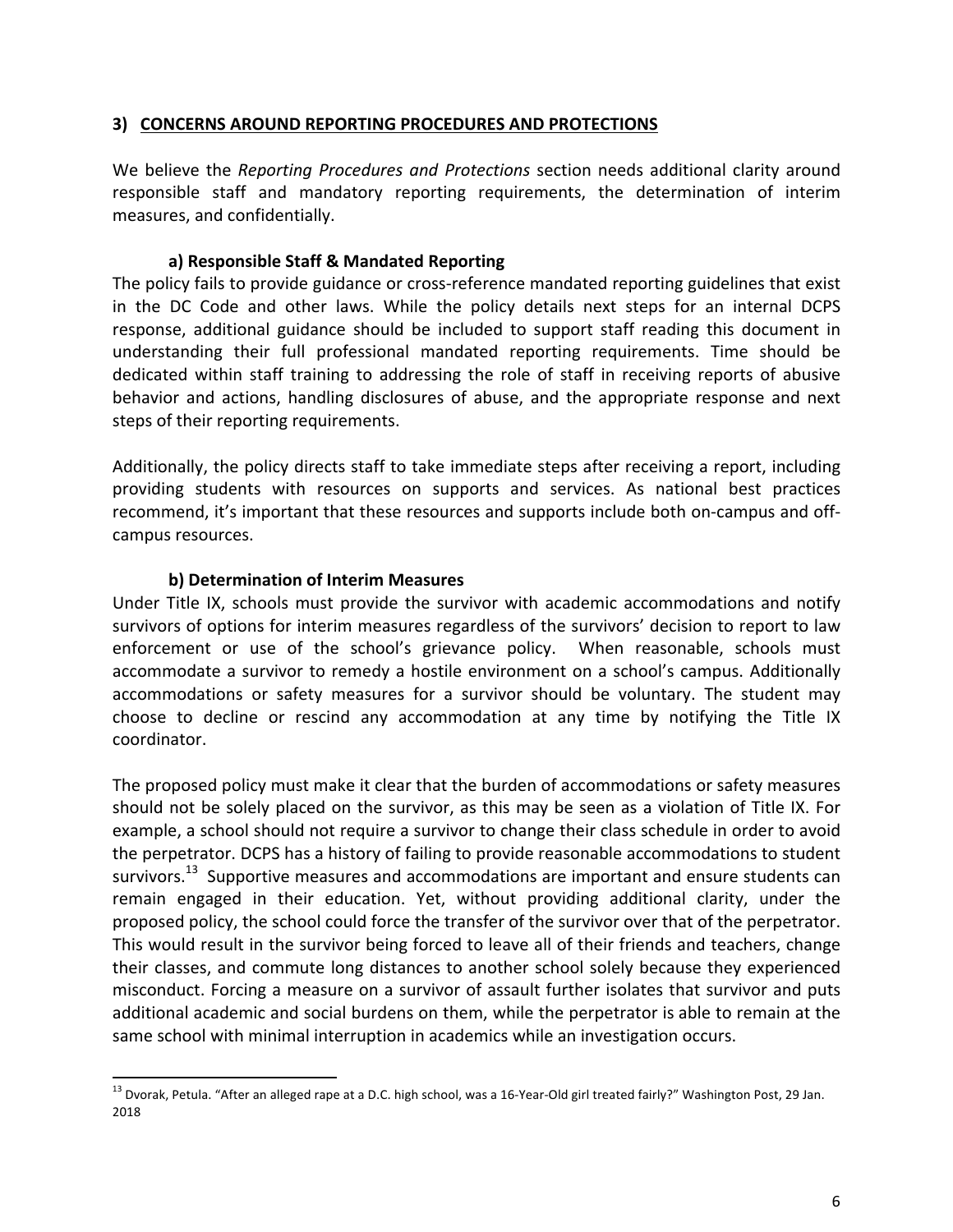Additionally, per the retaliation section of the policy, it should be made clear that a survivor shall not be subject to any retribution or disciplinary action for such decision to report, and shall not lose the right to request and receive future reasonable accommodations.

We also would recommend explicitly highlighting the need for confidentiality throughout the interim measures process. Knowledge and discussion of requests for accommodation must be limited to those school employees actively involved in the process. If the accommodation affects the survivor only and the alleged perpetrator's rights are not impacted, there is no need for the alleged perpetrator to be notified of the request or the outcome of a minor accommodation, such as a locker change, for example. Our additional thoughts about confidentiality in the proposed policy can be found in subsection (d) below.

### c) Staff Training

Under the proposed policy, all school employees have a duty to respond when they suspect or become aware of an incident of sexual or dating violence; they will need training and support in order to be able to meet these requirements quickly and effectively. Additionally, per the School Safety Act, staff is required to receive training, thus requirements for staff training should be included within the DCPS policy.

Responding to dating violence, sexual assault, and other forms of misconduct is complicated, and requires a different set of skills than what DCPS staff members often need and utilize to fulfill their daily roles in a school environment. In order to be able to effectively accept and make reports of sexual misconduct, staff training is required on receiving disclosures of misconduct or abuse, supporting student survivors in the moment and throughout the investigation process, and making reports in a way that complies with the policy and upholds student safety and confidentiality. Including a more comprehensive staff training plan in the proposed policy will ensure that staff at all schools can build skills, feel confident in their roles as reporters, and be better supports for students who have been mistreated. Furthermore, staff tasked with handling the reports and investigation of misconduct should receive annual training to ensure compliance with the DCPS policy and other relevant local and federal laws. We recommend that the policy reflect these critical components of staff training in some capacity to ensure accountability and transparency.

In developing staff training and implementing a robust sexual misconduct policy, it will also be important to collaborate with local subject matter experts from the community. Local dating and sexual violence experts are familiar with both the needs of young survivors of violence and best practices for responding to and making reports of violence. Schools can and should utilize community experts to support the development of curricula and partner with communitybased organizations to conduct trainings and workshops throughout the school year. They will be valuable resources in enhancing the capacity of DCPS staff and students to recognize, report, and respond to sexual misconduct and dating violence in a way that prioritizes student safety.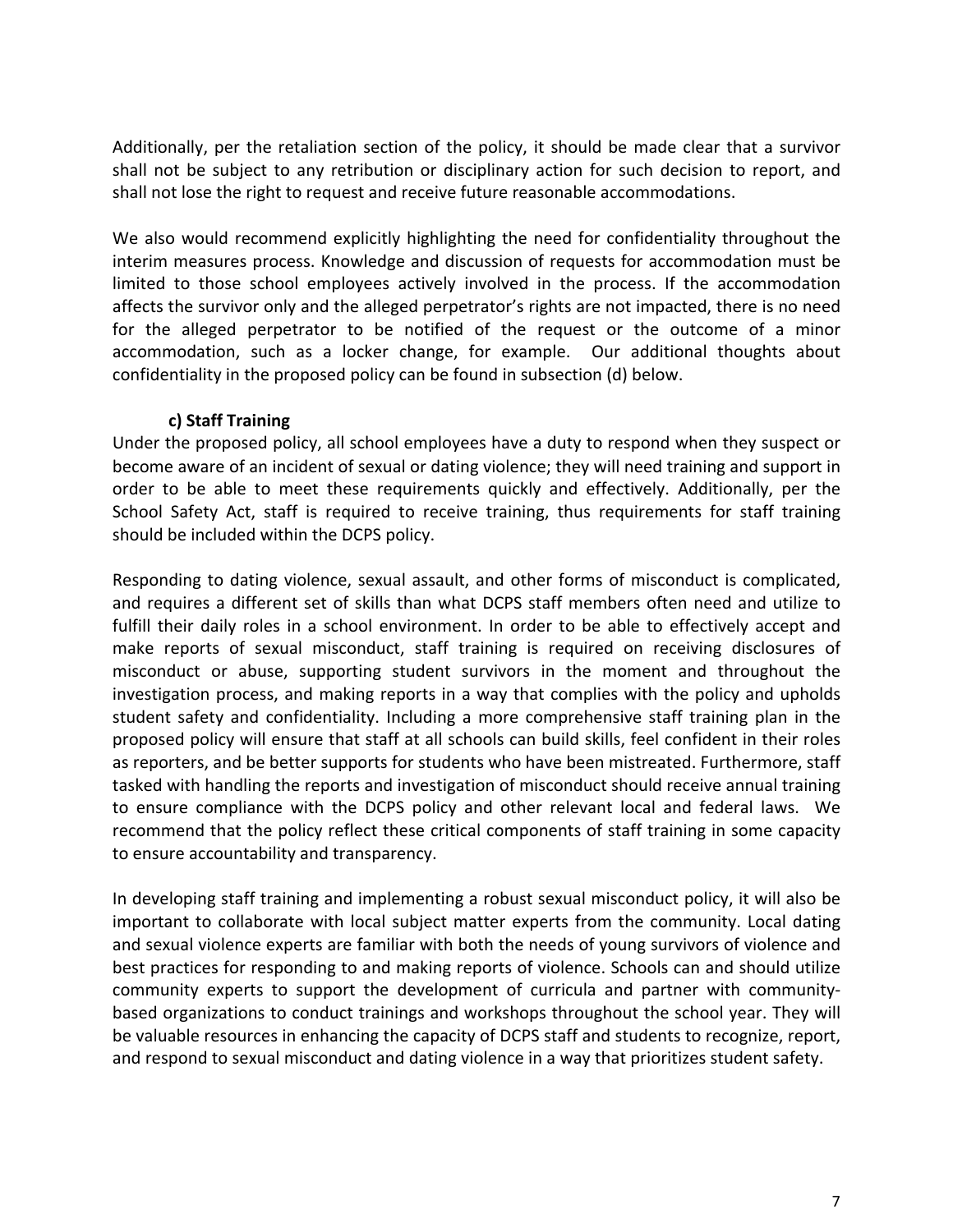By building this collaboration with local experts into the policy itself, DCPS can help ensure that each school community is well positioned to partner and collaborate with the community experts that best suite their unique needs.

# **d) Ensuring Confidentiality**

Confidentiality is one of the most important factors in a survivor's decision to seek support or make a report of dating violence or sexual violence. The lack of trust in adults and professionals is a barrier for schools to overcome in order to implement effective prevention and intervention programs. We recommend that the proposed policy elevate the issue of confidentiality and provide additional guidance to school employees to ensure student confidentiality is protected to the fullest extent possible.

Parental involvement in the lives of teens experiencing dating violence is preferred, and we encourage schools to work together with students experiencing dating violence to find ways of involving parents in ensuring their children's safety. We know when students report abuse, the majority of students will choose to involve their parents  $-$  staff should be urged to support students in developing a plan for such disclosure, including meeting with students and parents as necessary. DCPS should include additional guidance around the need to disclose reports to a student's parent or guardian. To the extent possible, the ultimate decision of whether or not to notify a student's parent should belong with the student.

While many students will choose to notify their parents, we also know that there are some situations in which a disclosure to a student's parent can potentially threaten the student's health or safety (for example if a student identifies as LGBTQ but is not out to their family, notifying a parent of misconduct perpetrated against the student by a dating partner of the same gender would out the student to their family and potentially put the student at risk). To address these situations, we recommend that DCPS include a provision in the proposed policy to address potential threats to the student's safety during parental notification. The policy should provide additional guidance and developmentally appropriate protocols for informing parents or guardians about sexual misconduct and dating violence. DCPS already provides similar guidance within its *Transgender and Gender-Nonconforming Guidance*, and should provide explicit guidance in this sexual misconduct policy as well.

# **4) CONCERNS AROUND INVESTIGATIONS AND REMEDIES**

Under federal guidelines, schools are required to have a reasonably prompt timeframe to investigate and offer resolution. The Title IX guidance issued by the Obama administration recommended that schools finish investigations within 60 days, and prohibited schools from delaying a Title IX investigation just because there was an ongoing criminal investigation. We believe that a 10 school day window is not enough to ensure an equitable process that allows both parties time to adequately respond to reports of misconduct. As DCPS requires parental consent to question students and potentially the use of a grievance panel, 10 school days is simply not sufficient time to meet these requirements and provide a just, equitable investigation for all students involved. All investigations of misconduct should be taken